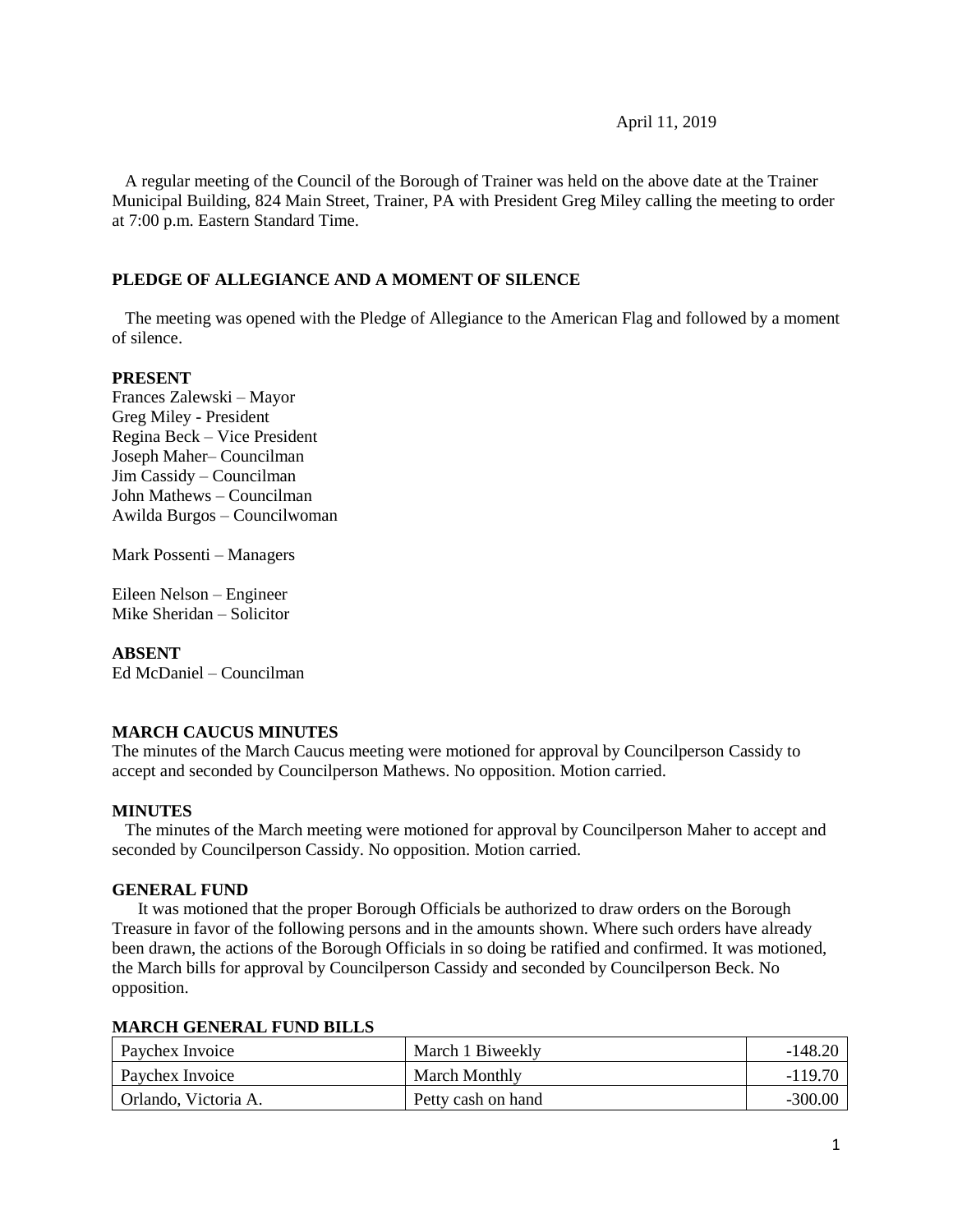| Arthur J. Gallagher                 | Liability Ins.                           | $-22,988.22$ |
|-------------------------------------|------------------------------------------|--------------|
| <b>Linn Architects</b>              | Borough Bldg project plans               | $-24,100.00$ |
| <b>Marcus Hook Borough</b>          | <b>Fire Station February</b>             | $-1,126.51$  |
| Marcus Hook Borough                 | Fire Truck February                      | $-160.76$    |
| #1 Car Wash Inc.                    | Clean Police Vehicles February           | $-200.00$    |
| <b>Express Printing</b>             | Police field cards                       | $-70.00$     |
| <b>General Code</b>                 | Supplement no. 3                         | $-2,630.47$  |
| <b>Stantec Consulting</b>           | <b>Professional Services</b>             | $-10,656.50$ |
| Chester Water - Hydrants            | Hydrants                                 | $-1,195.10$  |
| Marcus Hook Florist                 | Magaw flowers                            | $-88.51$     |
| <b>Integral Systems Corp</b>        | Computer Maintenance/repair              | $-1,100.00$  |
| 21st Century Media                  | Public advertising                       | $-304.06$    |
| <b>Aston Service Center</b>         | Police vehicles                          | $-3,713.27$  |
| <b>Comcast Cable</b>                | Cable services                           | $-247.72$    |
| <b>Comcast Cable</b>                | Cable services                           | $-95.07$     |
| Sunoco - SunTrak                    | Police vehicle fuel                      | $-2,352.93$  |
| PECO - Park                         | HJ Park                                  | $-26.26$     |
| <b>United States Postal Service</b> | <b>BOH</b> certified letters             | $-150.70$    |
| <b>United States Postal Service</b> | Code office roll of stamps               | $-55.00$     |
| Peer, Donald                        | supplies for hwy dept.                   | $-13.95$     |
| Commonwealth of Pennsylvania        | Invoice #24019 2019 Annual fee           | $-400.00$    |
| AT&T Mobility                       | Police car data reader                   | $-15.30$     |
| Drugscan, Inc                       | Lab testing                              | $-504.00$    |
| Wheels, Caps & More                 | Police vehicles                          | $-40.00$     |
| Verizon Wireless                    | Police data card reader                  | $-91.24$     |
| <b>Utility Advocate</b>             | Energy savings                           | $-24.23$     |
| <b>DCIU</b>                         | <b>Health Benefits</b>                   | $-21,871.99$ |
| Nextel                              | Cell phones                              | $-132.73$    |
| <b>Marcus Hook Borough</b>          | Fire Truck March                         | $-160.76$    |
| <b>Marcus Hook Borough</b>          | <b>Fire Station March</b>                | $-1,090.36$  |
| United Concordia Life & Health      | <b>Dental Coverage</b>                   | $-1,534.37$  |
| <b>Integral Systems Corp</b>        | Computer Maintenance/repair              | $-50.00$     |
| Ally                                | Police vehicle lease payment             | $-20,915.06$ |
| Paychex Invoice                     | March 15 Biweekly                        | $-148.20$    |
| Grove, Michael T.                   | Reimburse Grove parking arbitration case | $-15.00$     |
| Eagle Point Gun/TJ Morris & Son     | Police ammo                              | $-1,083.52$  |
| <b>Berkshire Systems Group</b>      | Camera system maintenance                | $-1,112.00$  |
| Robin Rokicka                       | Reimburse Popcorn, Cotton candy rec      | $-489.65$    |
| Arthur J. Gallagher                 | Liability ins.                           | $-15,254.50$ |
| Wilson of Wallingford               | Fuel Oil Highway                         | $-669.46$    |
| PECO - Municipal Bldg.              | Municipal Bldg                           | $-842.90$    |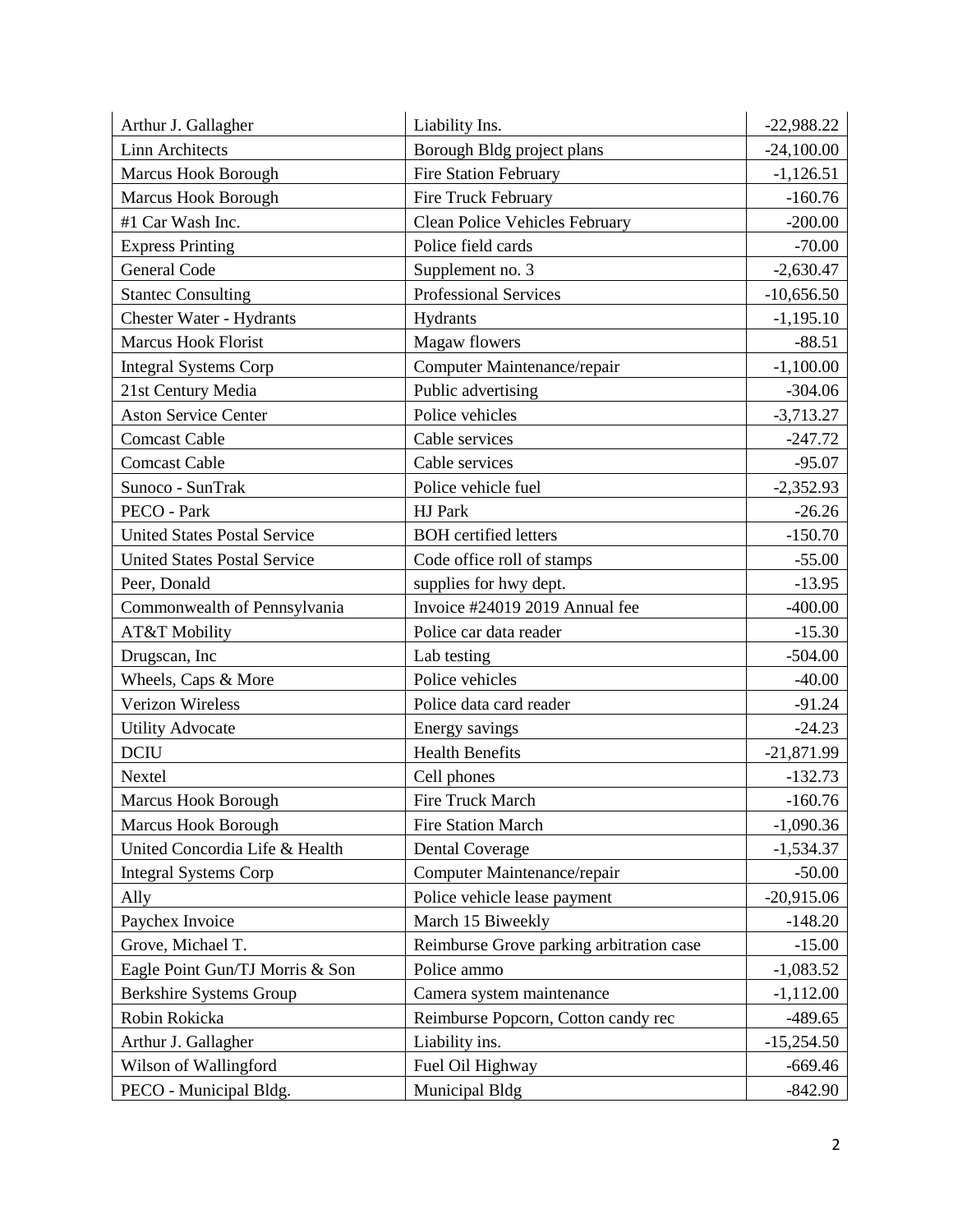| PECO - Garage                       | <b>Highway Garage</b>                | $-397.95$   |
|-------------------------------------|--------------------------------------|-------------|
| PECO-Underpass Lighting             | <b>Underpass Lighting</b>            | $-31.27$    |
| <b>PECO</b> Street Lighting         | <b>Street Lighting</b>               | $-2,008.62$ |
| De County Solid Waste               | Feb. tipping fees                    | $-3,698.34$ |
| Pa One Call System, Inc.            | Monthly fax service                  | $-7.14$     |
| <b>Staples Advantage</b>            | Office supplies                      | $-187.72$   |
| <b>Comcast Business</b>             | <b>VOIP Phones</b>                   | $-363.94$   |
| <b>Chester Water - HJP</b>          | HJ Park                              | $-18.36$    |
| <b>Chester Water - Municipal</b>    | Municipal Bldg                       | $-2.88$     |
| Marilyn Maher                       | Reimburse Rec craft and movie night  | $-50.00$    |
| <b>United States Postal Service</b> | Roll of stamps                       | $-55.00$    |
| <b>TD Card Services</b>             | Qbooks, Police equip, Centennial     | $-2,888.44$ |
| <b>Charles Williamson/WBCS</b>      | <b>Tax Collector Software</b>        | $-400.00$   |
| <b>Delaware County Treasurer</b>    | Tax Collector envelopes/bills        | $-579.40$   |
| AT&T Mobility                       | Police car data reader               | $-233.88$   |
| Prudential Life Ins.                | Life Insurance Fuller                | $-645.79$   |
| <b>Integral Systems Corp</b>        | Computer Maintenance/repair          | $-50.00$    |
| Delaware County Clean Water Fund    | <b>NPDES General Permit Base Fee</b> | $-500.00$   |
| Commonwealth Pa Clean Water Fund    | NPDES Permit Disturbance Acreage Fee | $-300.00$   |
| Orlando, Victoria A.                | Food pantry                          | $-200.00$   |
| De County Solid Waste               | Jan. tipping fees                    | $-4,236.82$ |
| Marcus Hook/Trainer Fire Dept       | 2019 1st Quarter Appropriation       | $-9,250.00$ |
| Paychex Invoice                     | March 29 Biweekly                    | $-148.20$   |

-164,541.95

# **PAYROLL ACCOUNT**

 It was motioned by Councilperson Beck and seconded by Councilperson Mathews that Payroll for the month of March is paid. Councilperson Cassidy opposed. Motion carried.

# **MARCH PAYROLL FOR ALL EMPLOYEES**

 Total payroll for the month of March \$125,516.35. There were three payrolls in March.

# **LIQUID FUEL BILLS**

Liquid Fuel Bills for the month of March meeting were motioned for approval by Councilperson Burgos and seconded by Councilperson Mathews. No opposition. Motion carried.

| Hanson Aggregates        | Cold patch                    | $-190.80$ |
|--------------------------|-------------------------------|-----------|
| <b>PECO</b>              | <b>Traffic Lighting Feb</b>   | -444.94   |
|                          | <b>Traffic Lighting March</b> | -444.94   |
| Wingfoot Commercial Tire | Repair Dump Truck Tire        | $-688.38$ |
|                          |                               |           |

# **MARCH LIQUID FUEL BILLS**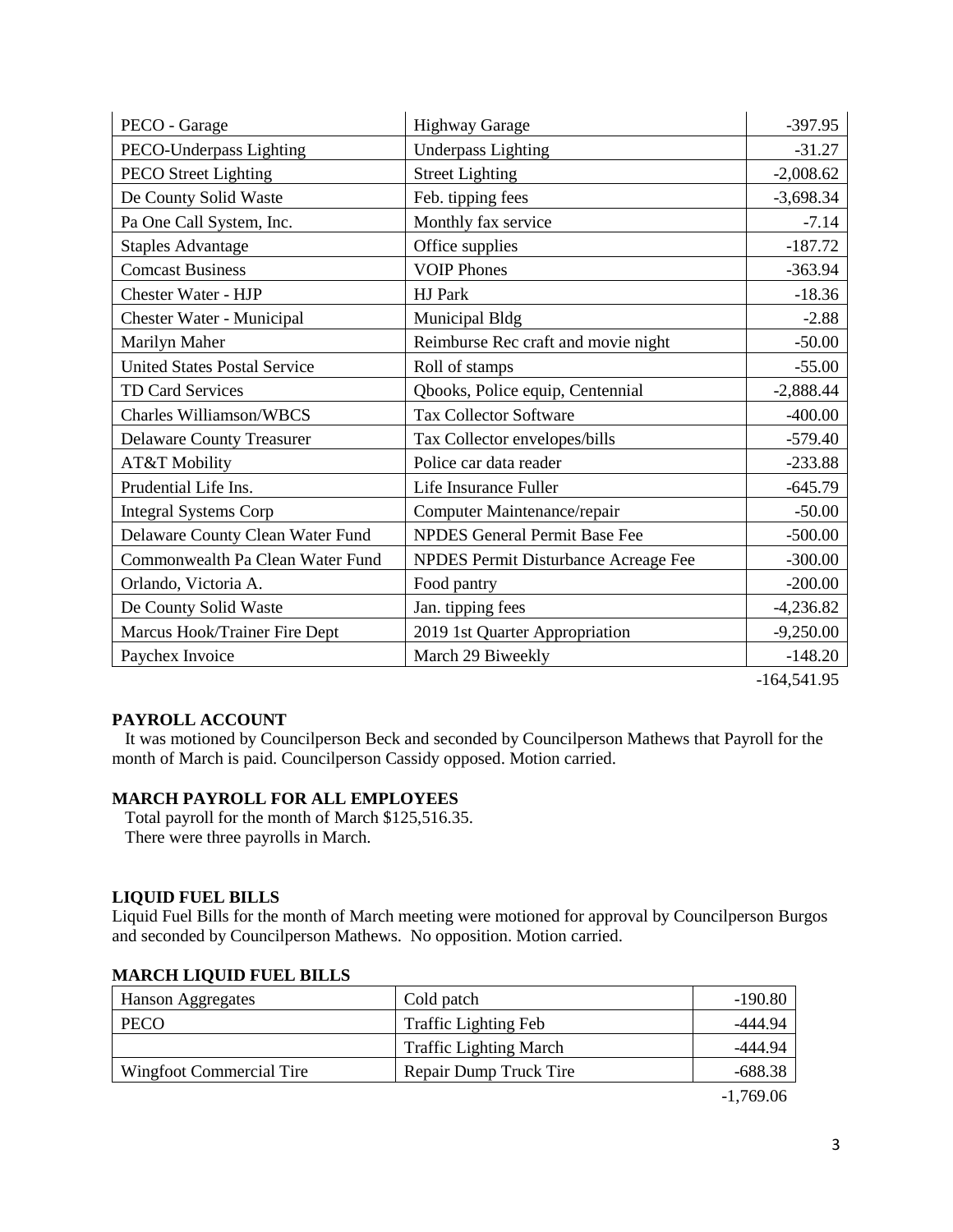# **COMMUNITY CENTER BILLS**

 Community Center Bills for the month of March meeting were motioned for approval by Councilperson Cassidy and seconded by Councilperson Mathews. No opposition. Motion carried.

| Banta's Bestway Trash Removal | Dumpster removal | $-180.00$ |
|-------------------------------|------------------|-----------|
| PECO electric                 | CC Electric      | 43.29     |
| PECO gas                      | CC Gas/Electric  | 813.05    |
|                               |                  | 676.34    |

# **MARCH COMMUNITY CENTER BILLS**

#### **PERMITS & LICENSE**

Permits for the month of March meeting were motioned for approval by Councilperson Cassidy and seconded by Councilperson Mathews. No opposition. Motion carried.

# **PERMITS & LICENSE – MARCH**

| 7 Building permits             | \$2,613.00  |
|--------------------------------|-------------|
| 8 Contractor license           | \$800.00    |
| 42 C/O Applications            | \$4,175.00  |
| 3 Plumbing permits             | \$358.00    |
| 3 Electrical permits           | \$255.00    |
| 4 Zoning                       | \$400.00    |
| 7 Other Permits/License        | \$570.00    |
| 2 Liens                        | \$1,203.27  |
| 4 Vacant property registration | \$600.00    |
| Amount turned over to Borough  | \$10,974.27 |

# **CHESTER WATER AUTHORITY**

1- Street Openings

Amount turned over to Borough \$15.00

# **PECO**

0– Street Openings

Amount turned over to Borough \$0

# **DELCORA**

0 – Permits

Amount turned over to Borough \$0

### **OTHER -**

1 – Permits Amount turned over to Borough \$375.00

#### **CORRESPONDENCE**

 It was motioned by Councilperson Mathews and seconded by Councilperson Cassidy that the correspondence for March be accepted and any necessary action taken. No opposition. Motion carried.

#### **MARCH CORRESPONDENCE**

- Received from Keystone an electronic deposits in the amount of \$65,690.49 March EIT distribution.
- Received from Keystone an electronic deposits in the amount of \$903.29 March LST distribution.
- Received from Delaware County Monthly Deed Reconciliation for February and a check in the amount of \$588.00.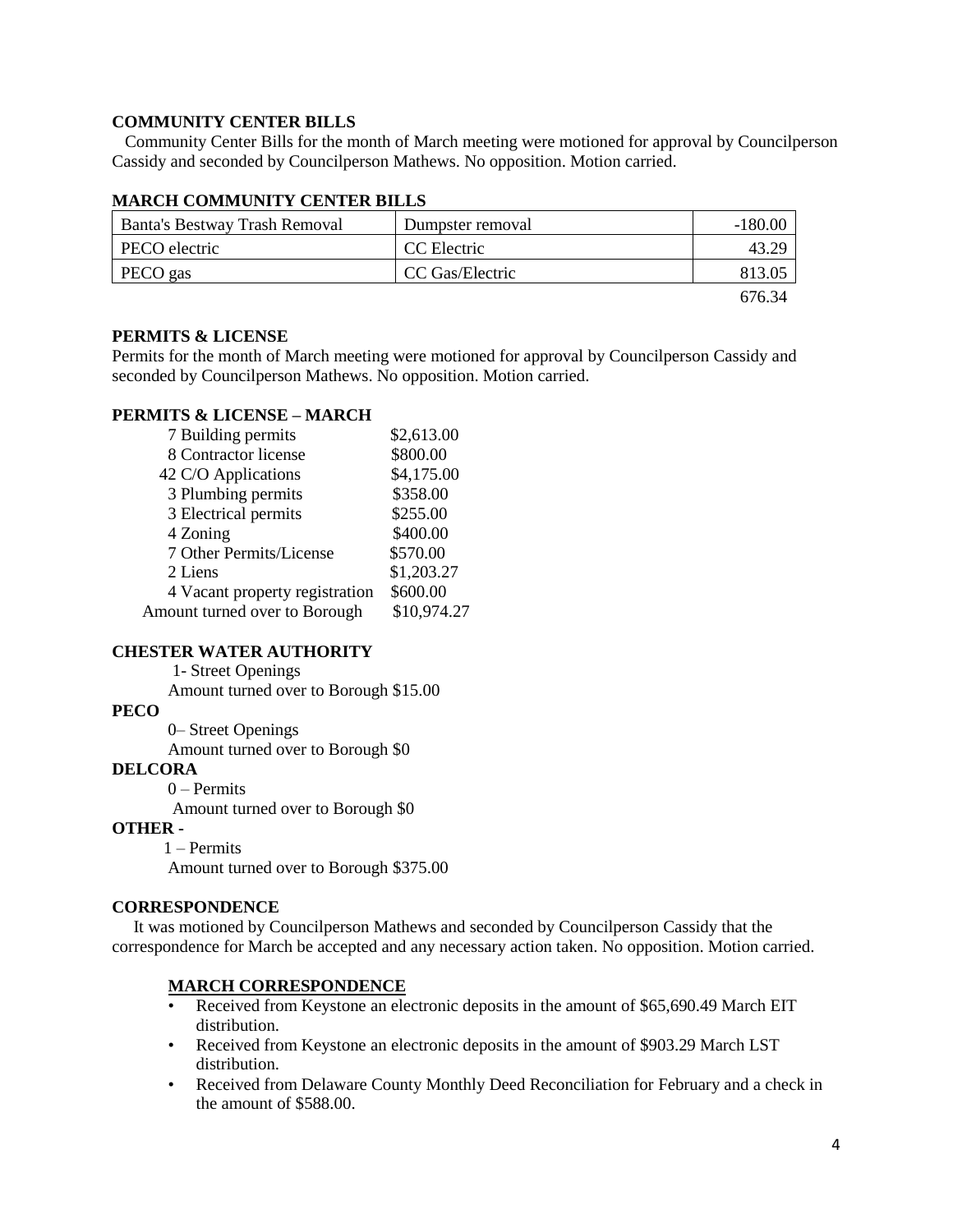- Received from Delaware County Tax Claim Monthly for February and a check in the amount of \$2,264.32.
- Received from PA DCNR in regards to grant funded Henry Johnson Park inspection.
- Received from Chester Water Authority in regards to 2018 Water Quality report.
- Received from De. Co. Planning in regards to East Coast Greenway report.

# **QUESTIONS AND COMMENTS FROM AUDIENCE ON CORRESPONDENCE** None

# **ANY MATTERS THAT NEED COUNCILMANIC ACTION**

None

# **COMMITTEE REPORTS**

# **MAYOR**

Mayor Zalewski:

- The rec board has many upcoming activities to attend
- Food Pantry is open Friday's from  $9 11:00$
- Centennial committee is meeting monthly

# **\*POLICE CHIEF –** No report

# **MANAGER/FINANCE**

Mark Possenti:<br>• Comcast C

Comcast Care Day is May  $4<sup>th</sup>$ , looking for volunteers to come out, will send the link to sign up. Asked if public works employees could be utilized that day. The hours are 9 am until 12 or 1pm.

# **PARKS/RECREATION/ENVIRONMENT**

Councilman Maher:

Recapped last month's events

- Easter Egg Hunt is Sat. April 14
- Taco Fest is May  $4<sup>th</sup>$
- The basketball nets were torn day, Highway dept. replaced and they were taken down again.

# **FIRE/BOARD OF HEALTH**

Councilman Cassidy:

Welcome to Trainer Borough's April Council meeting.

# BOH

The board of health has been busy with some problems properties and follow-ups.

There was an inspection of the Parkview Mobile Home Park and many residents were sent letters to make corrections. Many have begun the process with some others not making any attempt. Those will most likely need to be told by a Judge or the park owner. Some are elderly so it is difficult for them to make hasty corrections.

The park owner has been in contact with the board and offers his full cooperation in getting the residents to shape up.

There was also another major sewer leak that discharged raw sewage into the park near the Tot Lot area. Corrections have been made by replacing some old broken lines.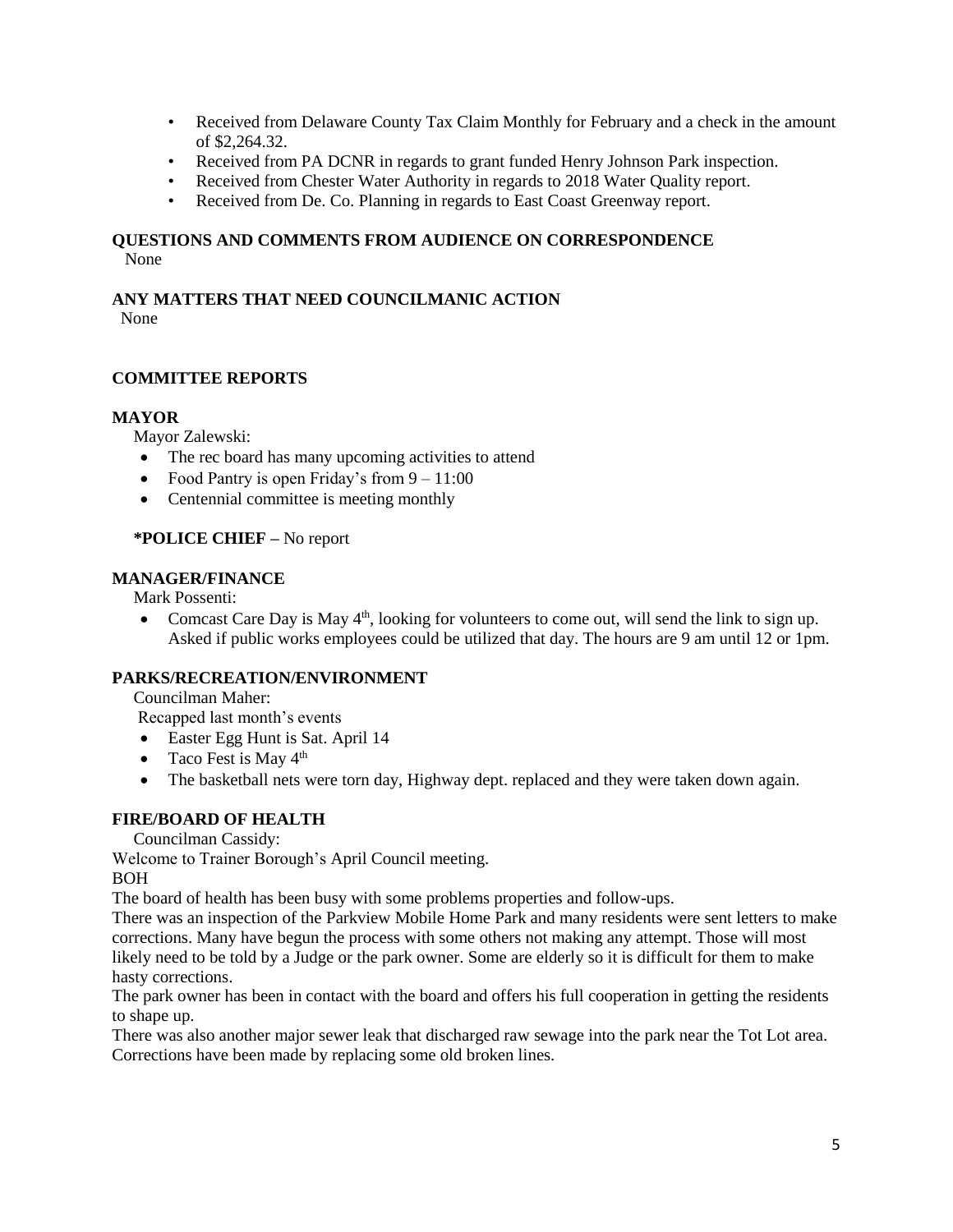There is a condition that has been created by placing of material in the Baker Street field. It seems that flooding of the corner property occurs whenever there is heavy down pours. I would like to ask Stantec to investigate this and give suggestions on making corrections.

Still a lot more work to be done there. Progress is slow but there is progress.

Recently the Judge ruled in favor of a resident who does not wish to clean up the feces in his yard. The board will follow up with an appeal or start the progress over again.

The appeal hearing for a resident on  $7<sup>th</sup>$  St. is scheduled for April 23<sup>rd</sup>.

I have a letter of interest for the Board of Health and at this time I would like to ask Council's approval to appoint Jerry Guglielmi to the team.

FIRE

Read report for March

The recent fire just a few blocks from Trainer shows the need and importance of smoke detectors. The Marcus Hook/Trainer Fire Dept. is offering all home owner seniors who live in their homes to come pick up a FREE smoke detector. The department will even install them for you. Even if you're not a senior you can request one. All you have to do is contact them. It's that easy. Don't be a statistic. Make the call.

**HIGHWAY/BUILDINGS**

Councilman Mathews:

Waiting on a third quote for a street sweeper.

#### **PUBLIC SAFETY**

Councilwoman Beck read the Code office reports for March.

# MARCUS HOOK TRAINER FIRE DEPARTMENT MONTHLY REPORT

# **MARCH, 2019**

|                                                |                     | <b># INGDENIS</b> |
|------------------------------------------------|---------------------|-------------------|
| Station: 68 -                                  |                     |                   |
| <b>Building fire</b>                           |                     |                   |
| Trash or rubbish fire, contained               |                     |                   |
| Road freight or transport vehicle fire         |                     |                   |
| - Emergency medical service, other             |                     |                   |
| Motor vehicle accident with injuries           |                     |                   |
| Motor vehicle accident with no injuries.       |                     |                   |
| - Oil or other combustible liquid spill        |                     |                   |
| Electrical wiring/equipment problem, other     |                     |                   |
| Service Call, other                            |                     |                   |
| - Cover assignment, standby, moveup            |                     |                   |
| Good intent call, other                        |                     |                   |
| Dispatched & cancelled en route or no response |                     |                   |
| Local alarm system, malicious false alarm      |                     |                   |
| Alarm system sounded due to malfunction        |                     |                   |
|                                                | <b>TOTAL CALLS#</b> | 31                |

THE DEPARTMENT DID NOT RESPOND TO 8 ALARMS NO CREW FOR THE DAY TIME

19 calls from 6am-6pm

and 12 calls from 6pm-6am

TO RUNNER FOR THE MONTH OF SEPTEMBER: Robert Hughes 18 ALARMS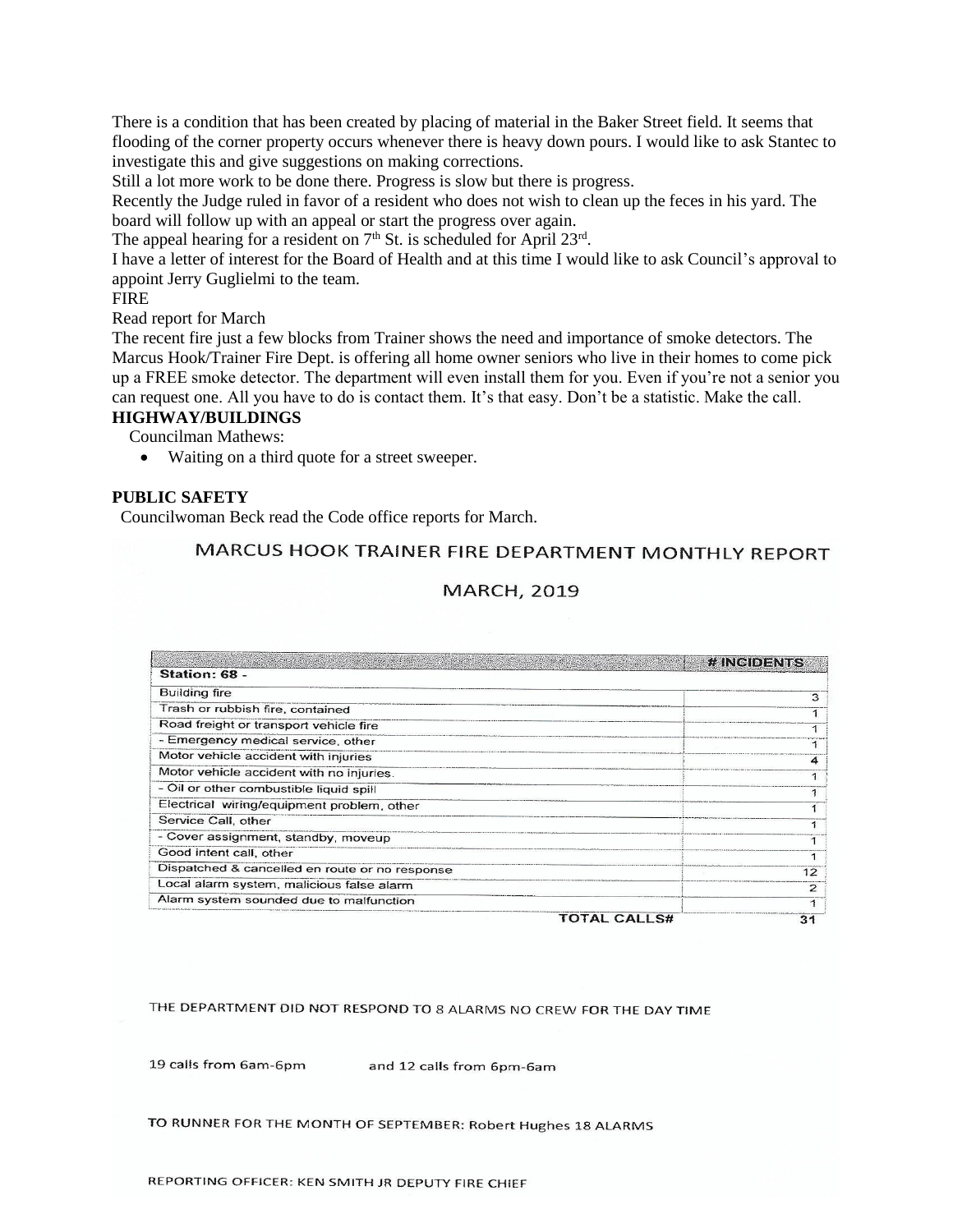March: 12 bldg. permits, 14 C/O's, 1 Contractor licenses, 4 zoning and numerous violation notices, citation warnings and citations issued.

# **COMMUNITY OUTREACH/NEWSLETTERS**

Councilwoman Burgos:

- Free dental visits for kids and teens from April 15 April 22.
- National Hotline list of numbers
- Discount prescription cards for Walmart pharmacy.
- Have an appointment with legal aid to go through the trailer park on Tuesday to help anyone there in need.

# **COMMUNITY REDEVELOPMENT**

Councilman Ed McDaniel:

• Absent

# **CODE ENFORCEMENT OFFICER**

No report

# **TAX COLLECTOR**

Kim Sherman was absent. No report received.

# **MONROE ENERGY**

Matt McLaughlin was present and stated this year may bring a couple min turnaround details.

#### **ENGINEER**

Eileen Nelsons stated a motion was needed to award the 2019 Road program and the Road Maintenance program contracts.

The road maintenance program would allow a contractor to perform emergency work in the Borough without having to wait the bidding process. MOR Construction was the only bidder for the project. The Road program for 2019 will include new roads for Ridge Rd. and Chestnut St. with an add-on of  $10<sup>th</sup>$ St. Cost for projects is \$127,400.00 awarded at the base amount. AF Damon was the lowest project bid.

**Engineer's Report** Attached

# **SOLICITOR**

Mike Sheridan stated:

- Motion needed to authorize medical reimbursement to an Officer in the amount of \$80.00.
- The zoning variances for the Municipal Complex parking/loading were approved by the zoning hearing board on April 10, 2019.

# **ORDINANCES**

None

# **RESOLUTIONS**

None